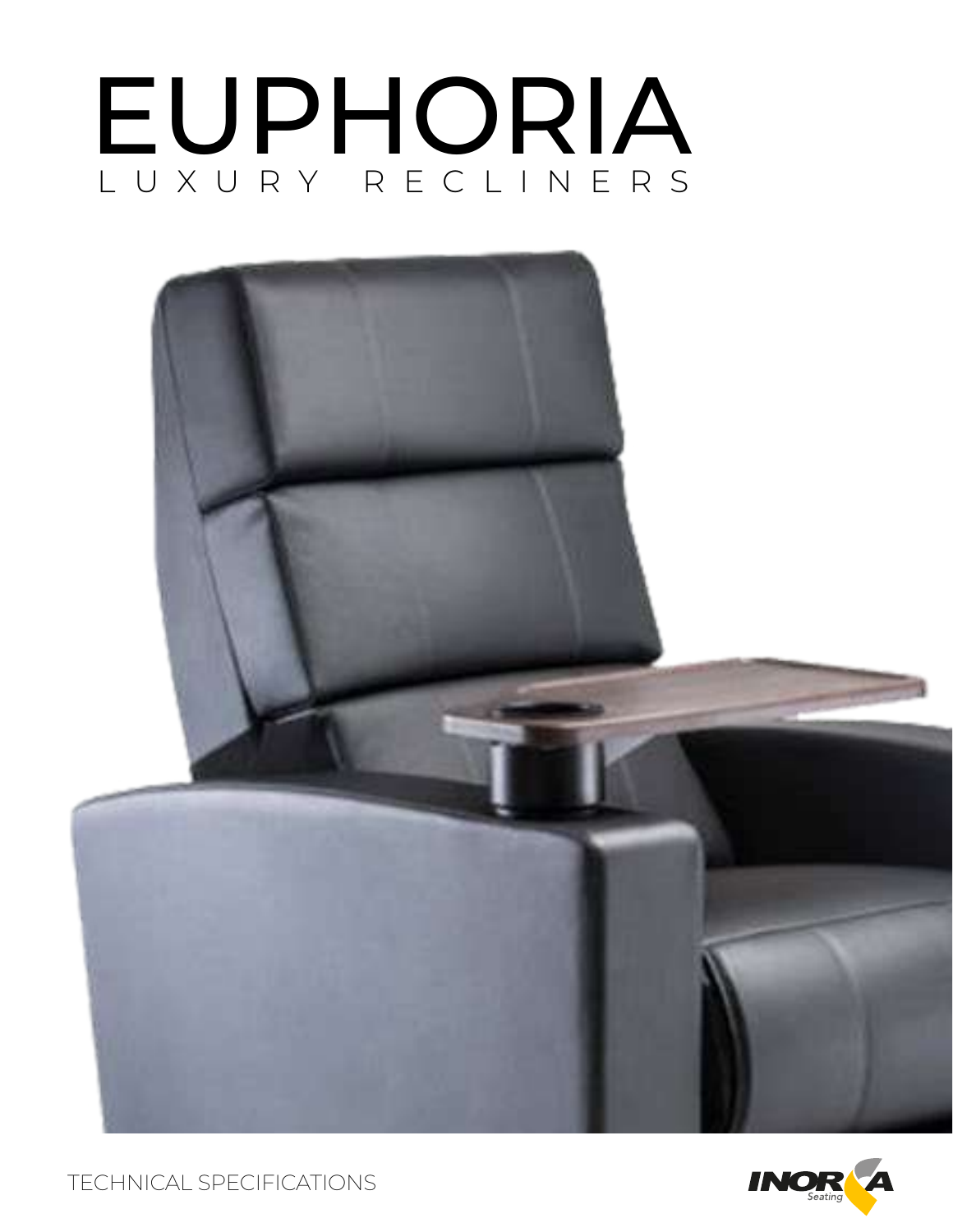## FEATURES AND BENEFITS

#### LUXURY UPHOLSTERY

Exchangeable covers, no staples or glue needed. Ease of installation as your crew can put them once all recliners are placed. Easy numbering identification (reflective thread)

#### NO-SAG SPRINGS

to reinforce lumbar support and bearing capacity.

#### ATTIC STOCK

2% critical components for on-site inventory

#### FLAMMABILITY

Compliance with California Technical Bulletin 117 (TB 117) and Crib 5 on some upholstery references

#### MULTI-CONNECTION SYSTEM

Allows you to connect up to 10 sofas from an electrical outlet

RECLINING MECHANISM

For back and leg extension (with electric actuator)

#### **ACCESSIBILITY**

2% of seats that comply with the ADA standard

#### ADJUSTABLE STROKE MOTORS

58" 60" 62" 64" 66" allows for optimization of sightline, according to the position of each row in the theater room vs the screen.

#### REMOVABLE CUSHIONS

For an easy access in cleaning and maintenance purposes

#### METALLIC STRUCTURE

Internal architecture made of 100% high grade steel



## **ACCESSORIES**







#### ACCESSORIES

#### NUMBERING AND LETTERING

By seat or by row, plastic, lightened or embroidered, for convenient theater room mapping

#### FIXED OR SWIVEL TABLES

Wide range of swivel tables with integrated cupholders. Full sized to maximize concession sales

#### LIGHTING ALTERNATIVES FOR MENU READING

Ideal for dining cinemas, no additional cabling or power required.

#### ELEVATION SYSTEM **PATENT PENDING**

Designing for giving +12" of clearance in order to fast and easy cleaning in and below the seats. Can be activated with recliner handset or with our Mass Open Close System, to facilitate cleaning underneath recliners

#### PRIVACY PANELS

With partial or total coverage, an excellent option for premium venues, providing your moviegoers with a private space, upgrading their experience.

#### DYNAMIC PRIVACY PANELS **PATENT PENDING**

Allows users to selectively deploy panels between recliners. Groups of patrons of any number can choose to have additional privacy.

#### CHARGING PORT / WIRELESS CHARGER

Providing your moviegoers the opportunity to charge their cell phones and stay connected.

#### REGULABLE HEATING SYSTEM

Increases comfort and provide a chilly ambience at the touch of a button

#### SPECIAL EMBROIDERY PATTERNS

A unique look for your luxury recliners

#### MASS OPEN CLOSE SYSTEM

Allows for efficient work of cleaning staff by collectively controlling recliners in a theater room

#### BACKUP BATTERY

To ensure the operation of electrical components in the event of power failures in the complex

#### DBOX

Realistic, haptic and immersive entertainment experiences.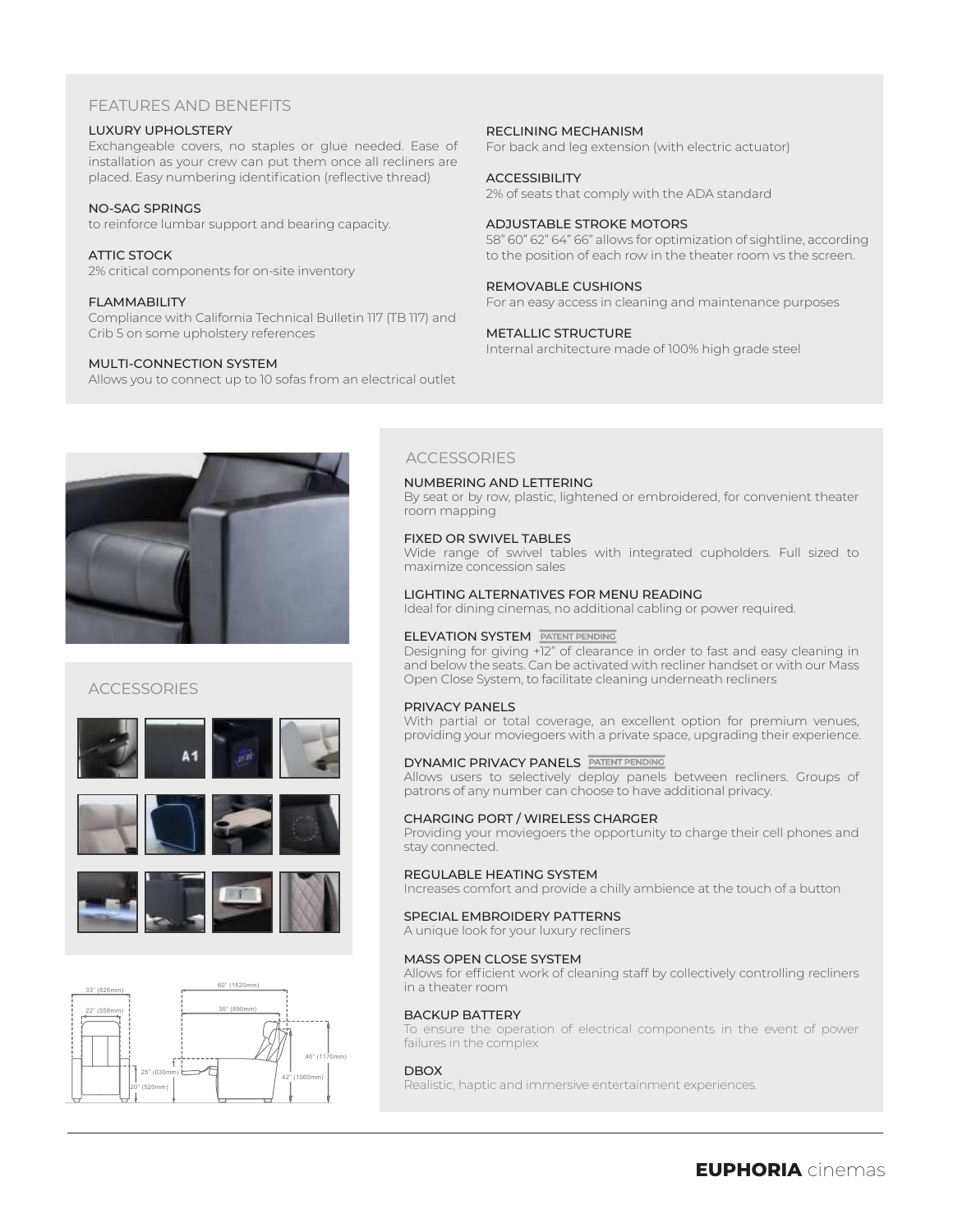## TECHNICAL SPECIFICATIONS

#### **STRUCTURE**

• Structural frame made of high quality CR round steel tubing, 18 gauge, of 1" (25mm) diameter for the back, and 3/4" (19mm) fot the seat.

• No-Sag springs to reinforce lumbar support and bearing capacity of the cushion.

• Panels made of CR rectangular steel tubing ,16 gauge , of 1/2" x 1" (12 x 25mm) and reinforced with internal metal plates made of 11 gauge HR steel

• Plastic platforms

#### RECLINING MECHANISM

- Electrically driven by an adjustable actuator
- Includes one source for every two sofas
- Manual version (without actuators)

#### BACKREST AND SEAT

• Backrest and seat molded in cold-injected polyurethane foam, upholstered finishes in vinyl.

## MOLDED FOAM

## STANDARD

LUXURY FIRM FOAM

Density *Back 40 - 45 Kg/m3 Cushion 45 - 50 Kg/m3*

Hardness *Back 3.4 - 4.4 Kg/f Cushion 3.9 - 4.3 Kg/f*

Density *Back 40 - 45 Kg/m3 Cushion 45 - 50 Kg/m3*

Hardness *Back 3.6 - 4.6 Kg/f Cushion 3.9 - 4.9 Kg/f*